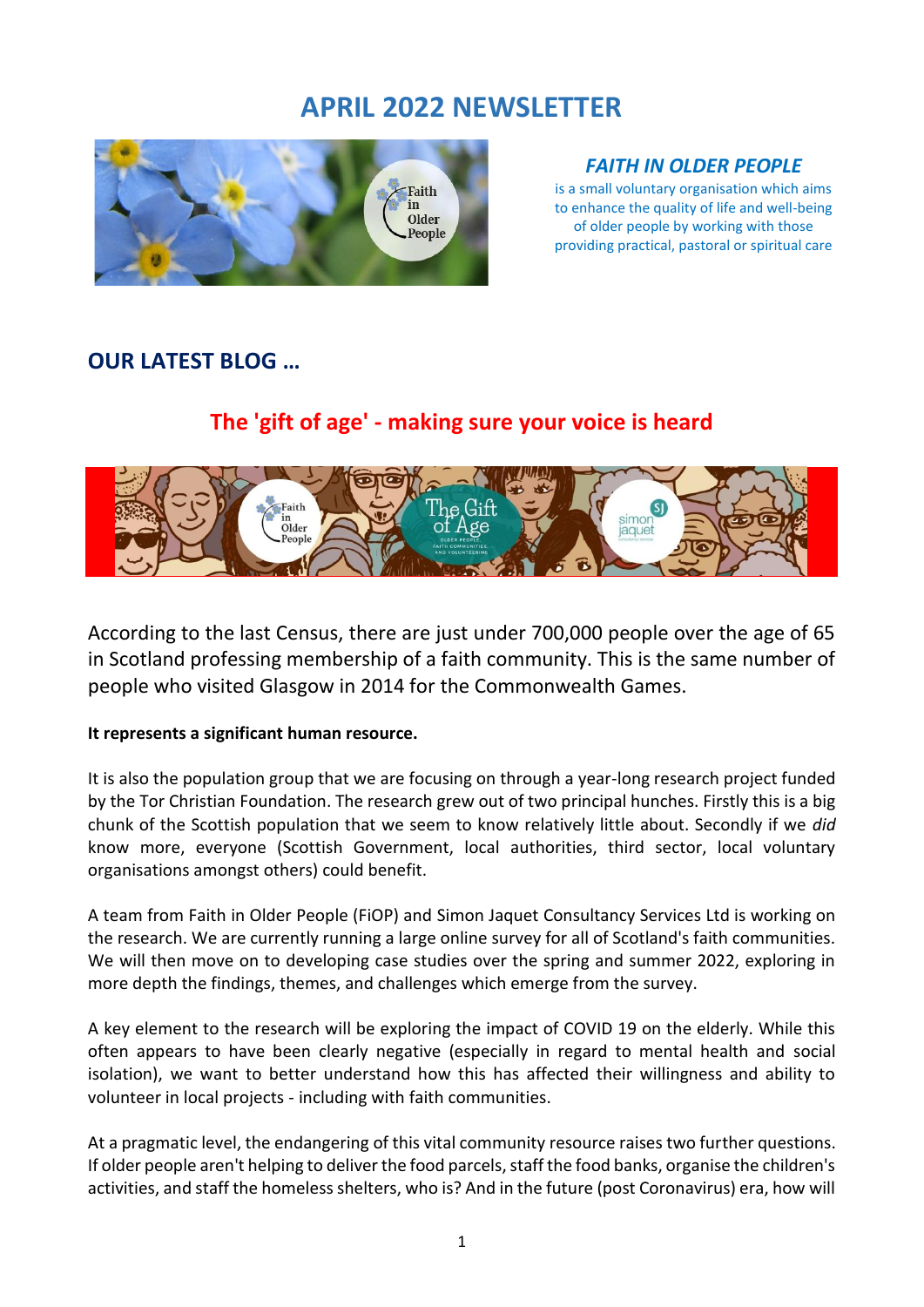we ensure resilient approaches to maintaining and sustaining these vital services if the older workforce is less active?

Faith communities are our core constituency, and they represent a considerable actual and potential resource. We hope that the research will help to inform how we engage older people in faith communities, seeing them as a valued community resource rather than a problem to be solved. We anticipate that it will contribute to learning for many groups and organisations in local communities and elsewhere.

- Faith communities themselves will be able to work more closely together to support older people, with closer links leading to co-production on practical projects
- The general population will have a better understanding of what older people in faith communities have to offer
- Older people in faith communities will have a more positive public profile
- Policy makers at local and national levels will have a better grasp of the implications of 'excluding' those over 70 from volunteering

As I write, the survey has been running for three weeks (it remains open until the end of April), and we're pleased with the response.

We've had responses from all the main faith communities including the Buddhist, Sikh, Muslim, Hindu, Baha'i, and Jewish communities, as well as a broad cross-section of the Christian churches.

We would like to maximise the numbers of surveys returned, in order to provide a strong evidence base for our findings. So, if your church, synagogue, temple, or gurdwara hasn't yet completed one, it'll only take a quarter of an hour to make sure your views are heard!

**You can find the survey at<https://www.surveymonkey.co.uk/r/M7FJM6D> - open until Friday 29 April.** 

We look forward to hearing from you.

**Simon Jaquet Simon Jaquet Consultancy Services Ltd**

# **ALL OUR BLOGS ARE AVAILABLE TO READ ON OUR WEBSITE – [www.faithinolderpeople.org.uk](http://www.faithinolderpeople.org.uk/)**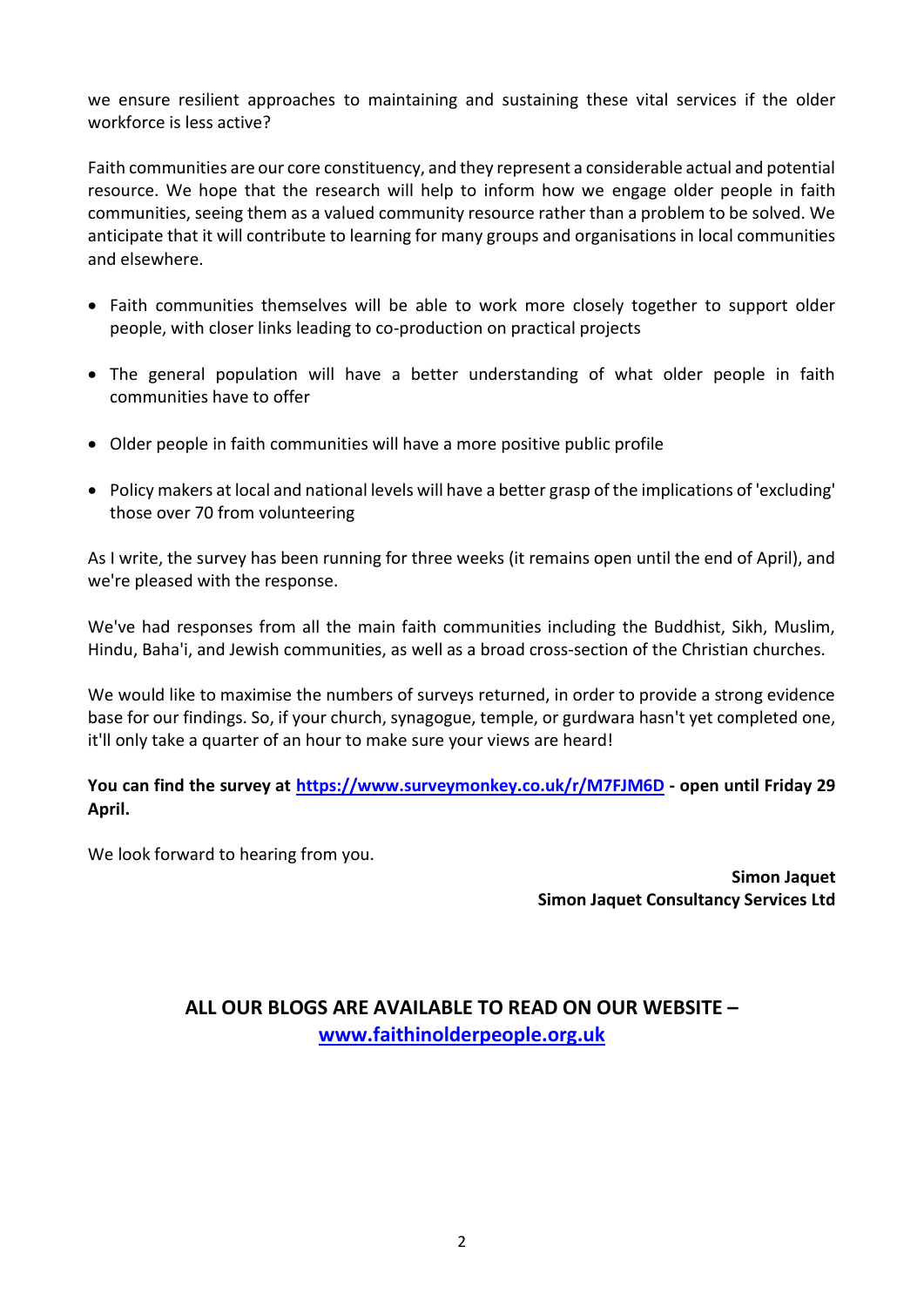### **FAITH IN OLDER PEOPLE - FORTHCOMING EVENTS IN 2022**

#### **UNDERSTANDING MENTAL HEALTH ILLNESS FOR FAITH COMMUNITIES**

# Talking about mental illness – Dr Gill Yellowlees

### **ZOOM workshop – NB numbers are limited**

**Wednesday 4 th May 2022** \*\*\* Time: 1.30-4.30 (3 hours) \*\*\* Registration fee: £30 *(A few concessionary places have become available; please email us to enquire) [info@fiop.org.uk](mailto:info@fiop.org.uk)* **TALKING ABOUT MENTAL ILLNESS IN OLDER PEOPLE** - a workshop led by Dr Gill Yellowlees. This workshop is an opportunity to talk about mental illness in older people and will include a general introduction to the symptoms of mental illness, models for understanding mental health issues, and the impact that mental illness has on everyday life. We will look at how we respond and can offer support to people suffering from mental illness, both as individuals and in pastoral care settings.

The format of the day will include some teaching plus time for reflection, sharing from our own experiences, questions and group discussion.

Please note that this workshop is an opportunity to look at issues around mental illnesses such as depression and will not be focussing on dementia.

*Gill Yellowlees lives in the Scottish Borders, where she worked as a psychiatrist with the NHS Mental Health for Older People's team until retirement in 2014. She serves as an elder in her local Church of Scotland congregation and has trained in spiritual direction with the Epiphany Group.*

**BOOK YOUR PLACE NOW VIA EVENTBRITE – CLICK [here](https://www.eventbrite.co.uk/e/understanding-mental-health-illness-for-faith-communities-tickets-316314273507)**

#### **MALCOLM GOLDSMITH LECTURE 2022**

We are delighted that Dr Kathryn Mannix and the Rt Rev Richard Holloway will be presenting the lecture on **Thursday 12th May 2022** by Zoom at 4.30 pm The focus will be *Tender Conversations: how can we navigate conversations about sorrow, fear, and loss?*

**IF YOU CAN, PLEASE MAKE A DONATION TOWARDS THIS EVENT; THIS WILL HELP US TO SUSTAIN OUR ONGOING WORK. THANK YOU.**

#### **30-minute talk, Kathryn Mannix**

The experience of illness, death, separation and other difficulties is part and parcel of getting older. Despite this, we often find ourselves at a loss when we come to talk about these issues with our families or friends. Sometimes, older people want to put their own minds at rest by helping their supporters understand their wishes, but those supporters are very reluctant to engage in the conversation, preferring to change the subject or to say '*Things aren't that bad yet*!' Other families find that although the supporters feel

increasingly concerned that they *don't* know their relative's wishes, their sick or older relative declines to talk about it, asking people not to interfere or stating that this is not a subject they want to talk about. Let's think about these important, emotional and necessary conversations. Let's think about how the attitude we take into the conversation can change the way it unfolds. Let's consider how to begin, how to be a companion while someone considers their difficulties and their strong emotions, and how to ensure that our conversation finishes in a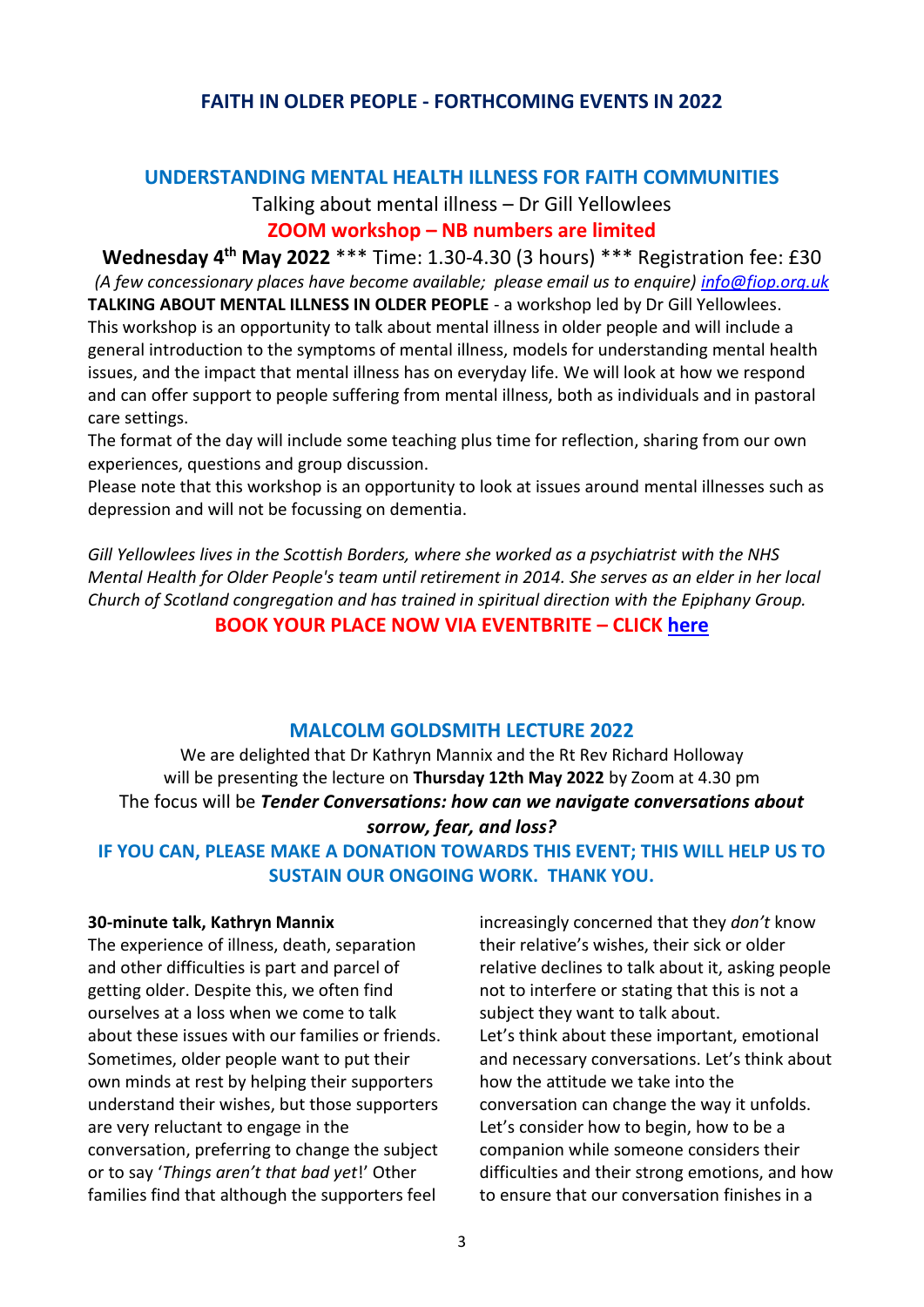way that is safe, satisfactory and leaves open the invitation to talk again in the future. Let's think about how simply by being a good listener, we can help people to process their worries and feel less alone with their sorrows.

We will think about how listening underpins compassionate action and consider ways to create communities of compassion where all can be listened to and heard.

**30-minute conversation, Kathryn and Richard**

We know that the things people most want to say to their loved ones towards the end of their lives are '*I love you*,' '*Thank you*,' '*I'm sorry, please forgive me*,' and '*I forgive you*.' Richard has some very important things to say about forgiveness and resolution.

**30 minute audience Q&A**

### **BOOK YOUR PLACE NOW VIA EVENTBRITE – CLICK [HERE](https://www.eventbrite.co.uk/e/the-2022-malcolm-goldsmith-lecture-kathryn-mannix-rt-rev-richard-holloway-tickets-274201182117)**

#### *LISTEN – HOW TO FIND THE WORDS FOR TENDER CONVERSATIONS: Dr Kathryn Mannix*

For most of us, there's a conversation we're avoiding. Moments when we need to be frank with others – anything from big challenges to everyday problems. This book gives invaluable advice on how to better handle tender conversations. When Words Fail - practical ministry to people with dementia and their caregivers.

#### *WAITING FOR THE LAST BUS: The Rt Rev Richard Holloway*

Now in his ninth decade, former Bishop of Edinburgh Richard Holloway has spent a lifetime at the bedsides of the dying, guiding countless men and women towards peaceful deaths. A positive and profound exploration of the many important lessons we can learn, this is also a stirring plea to reacquaint ourselves with death. Doing so gives us the chance to think about the meaning of life itself; and can mean the difference between ordinary sorrow and unbearable regret at the end. Radical, joyful and moving, *Waiting for the Last Bus* is an invitation to reconsider life's greatest mystery by one of the most important and beloved religious leaders of our time. Available on Amazon - Waiting for the Last Bus: Reflections on Life and Death: AmazonSmile: Holloway, Richard: 9781786890245: Books

### **END OF LIFE MATTERS**

**End of Life Aid Skills for Everyone** is a course designed to enable people to be more comfortable and confident supporting family and community members with issues they face during dying, death and bereavement.

The course has been developed by the **[Scottish Partnership for Palliative Care](https://www.palliativecarescotland.org.uk/)**.

It is delivered free of charge by volunteer EASE Facilitators and takes approximately 8-12 hours to complete over a period of four weeks.

EASE is for anyone who wants to be able to support someone with issues they face relating to death, dying and bereavement. It is designed for members of the public, and welcomes adults of all ages, experiences, and walks of life.

#### *What are the aims of the EASE course?*

The course teaches the basics of end-of-life care and addresses some of the fears and uncertainties frequently held by members of the general public. It aims to help people to: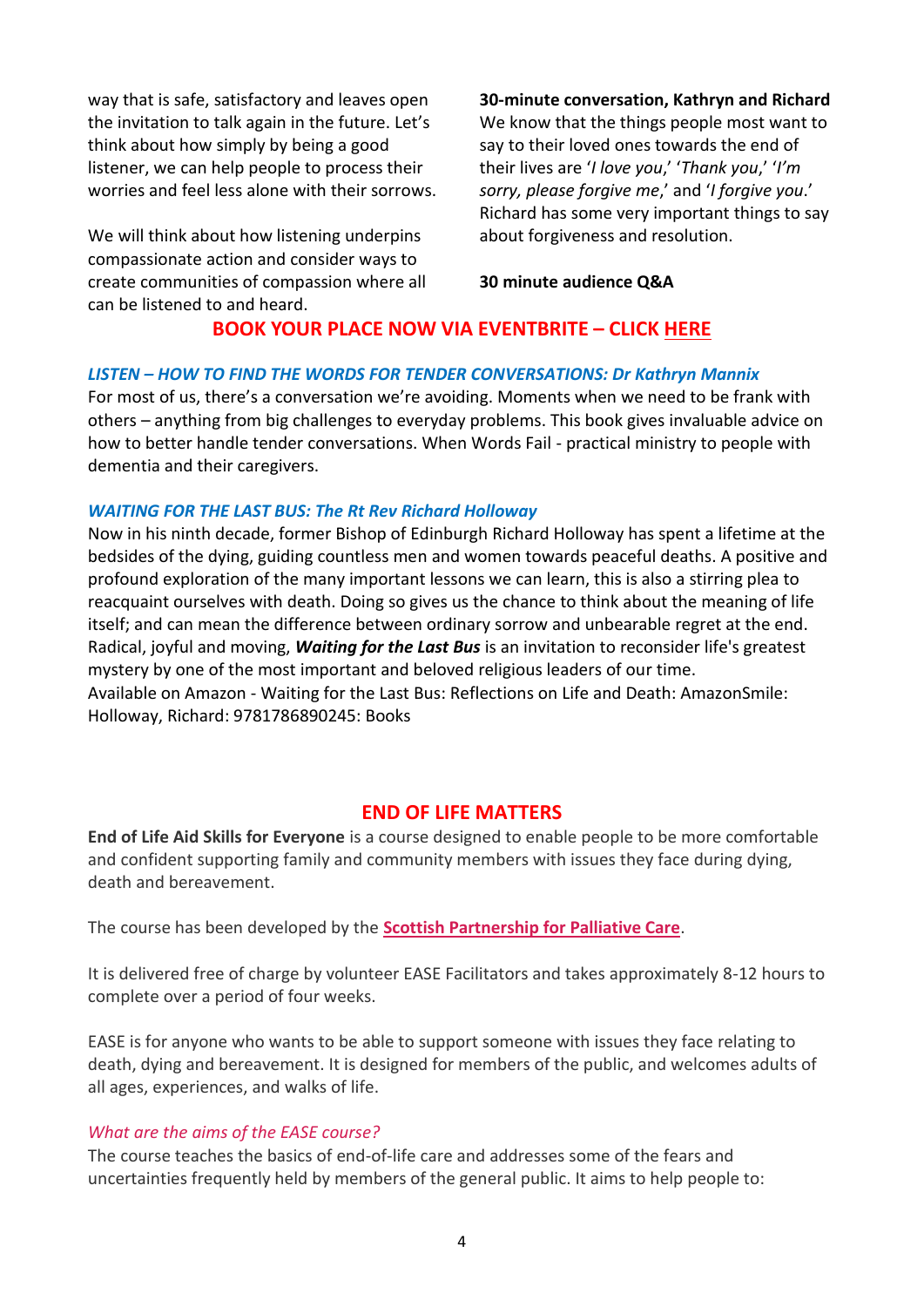- **Become better equipped to provide informal support to friends, family and community** members dealing with death, dying and bereavement.
- **EXICT FIND IT EXECTS THE INTE THE ISLE ISSUES** when they must face them themselves.
- Know where to find further information and support in relation to these issues.

#### **DATES**

**31st May 2022 14th June 2022 21st June 2022 28th June 2022**

**Each session will be between 10-12.**

**The course is free but it is important to attend each session.**

#### **BOOK YOUR PLACE NOW VIA EVENTBRITE – CLIC[K HERE](https://www.eventbrite.co.uk/e/end-of-life-skills-for-everyone-ease-tickets-318696528897)**

**We welcome ideas for events or training which would contribute to these themes. We envisage that we will continue with on-line events for the foreseeable future.**

# **SCOTTISH GOVERNMENT**

### **Health and Social Care Strategy for Older People**

The consultation on the Scottish Government's Health and Social Care Strategy for Older People is now live and available at:

<https://www.gov.scot/publications/consultation-health-social-care-strategy-older-people/> <https://consult.gov.scot/healthcare-quality-and-improvement/health-and-social-care-strategy>

SOPA has arranged a session with Louise Scott from the Scottish Government Older People's Health Team on Tuesday 17<sup>th</sup> May from 1-3pm as an opportunity to feed into the consultation. Please let me know if you are able to attend and if possible, please take time to have a look through the consultation document in advance.

Topic: Health and Social Care Strategy consultation Time: May 17, 2022 13:00 London Join Zoom Meeting <https://us06web.zoom.us/j/84203700336?pwd=OVZoQ0ZOS1hrR1pMdmQ2RWcxdnprQT09> Meeting ID: 842 0370 0336 Passcode: 812526

Caroline Clark | Scottish Older People's Assembly - Co-ordinator| Eric Liddell Centre, 15 Morningside Road, Edinburgh, EH10 4DP | [caroline@scotopa.org.uk](mailto:caroline@scotopa.org.uk)

**The Scottish Government consultation on the Health and Social Care Strategy for Older People is now open:**

<https://www.gov.scot/publications/consultation-health-social-care-strategy-older-people/> <https://consult.gov.scot/healthcare-quality-and-improvement/health-and-social-care-strategy>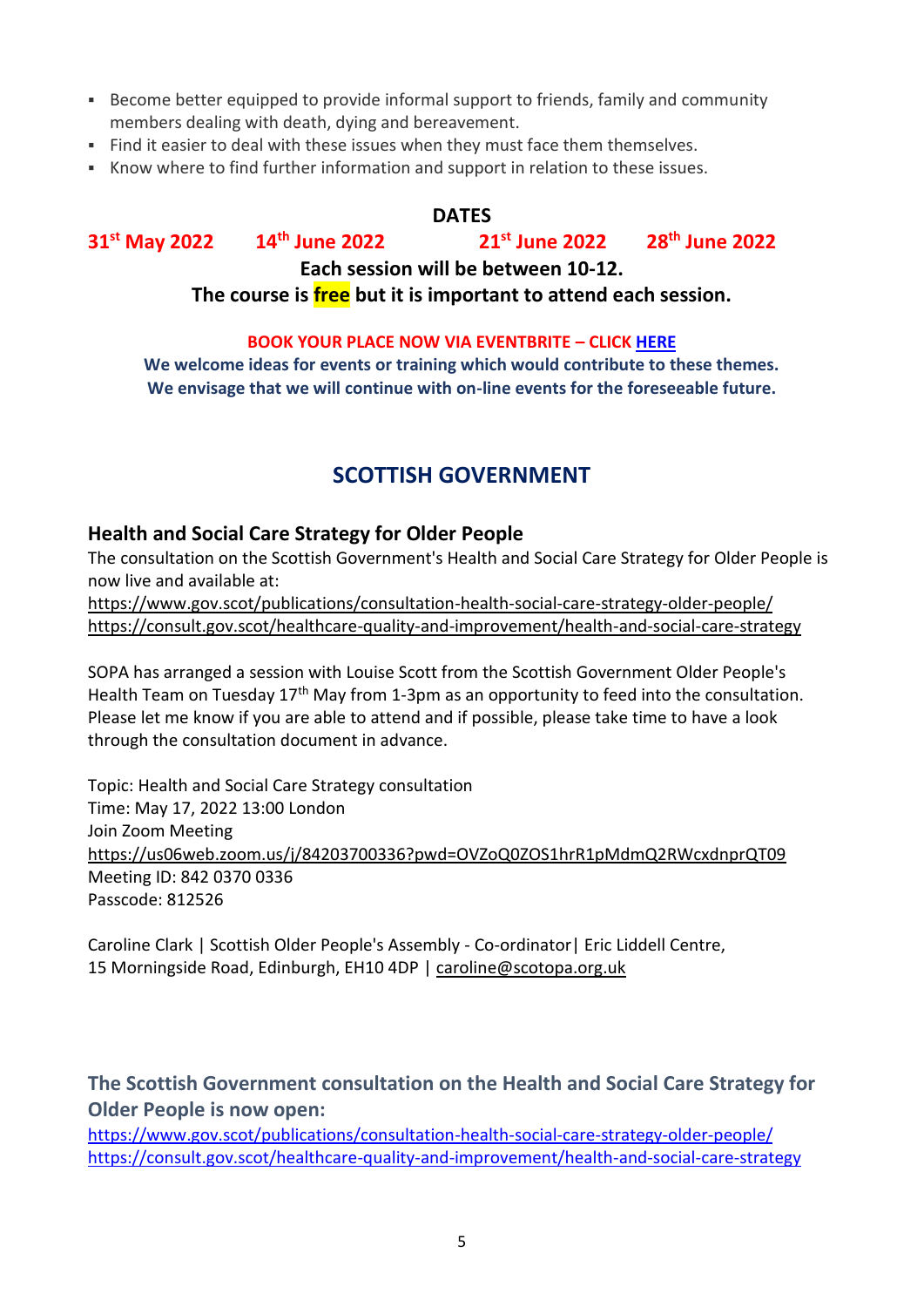# **Volunteering during covid**

Findings from a survey undertaken to gather insights into the experiences of Scottish third sector organisations and other stakeholders involved in supporting volunteering during the pandemic. [https://www.gov.scot/publications/scottish-third-sector-perspectives-volunteering-during-covid-](https://www.gov.scot/publications/scottish-third-sector-perspectives-volunteering-during-covid-19-survey-report/)[19-survey-report/](https://www.gov.scot/publications/scottish-third-sector-perspectives-volunteering-during-covid-19-survey-report/)

# **MENTAL HEALTH**

### **Mental Health and History**

This interesting article highlights the history of support to people experiencing mental health challenges and the language used with the stigma that was attached. We still need to tackle the stigma attached to mental illness.'

Mental health and history - [Pauper lunatics were not paupers \(rcpsych.ac.uk\)](https://www.rcpsych.ac.uk/news-and-features/blogs/detail/history-archives-and-library-blog/2022/02/23/pauper-lunatics) David Jolley, Christians on Ageing

### **Mental Health - SANCTUARY MENTAL HEALTH**

*The Sanctuary Course* is a study guide for small groups, designed to raise awareness and start conversations in local churches regarding mental health. Your group might include:

- *People with questions about mental health*
- *Mental health professionals with a wealth of knowledge to share*
- *Leaders who want to engage their community in mental health conversations*
- *People supporting loved ones with mental health problems*
- *People living with mental health problems*

*The Sanctuary Course* is for anyone who wants to learn about faith and mental health. It requires no previous training or expertise—just a willingness to engage in dialogue with other believers. This course and films address difficult and sensitive topics and may not be appropriate for a young audience. It is not recommended for people aged 17 and younger.

#### **How does it work?**

*The Sanctuary Course* is an eight-week study guide for small groups. Each week participants will gather together, read through the content out loud or listen to it on audiobook, watch a film, and engage in conversation, reflection, and prayer. The course is designed to be run by small group leaders in your church or organization. With a free subscription, the course is available for you and your church community for life.

### **What does it cover?**

Over the course of the eight weeks, participants will explore topics such as:

- Understanding mental health and illness
- Challenging stigma
- The recovery journey
- Companionship
- Self-care
- The role of community in mental health recovery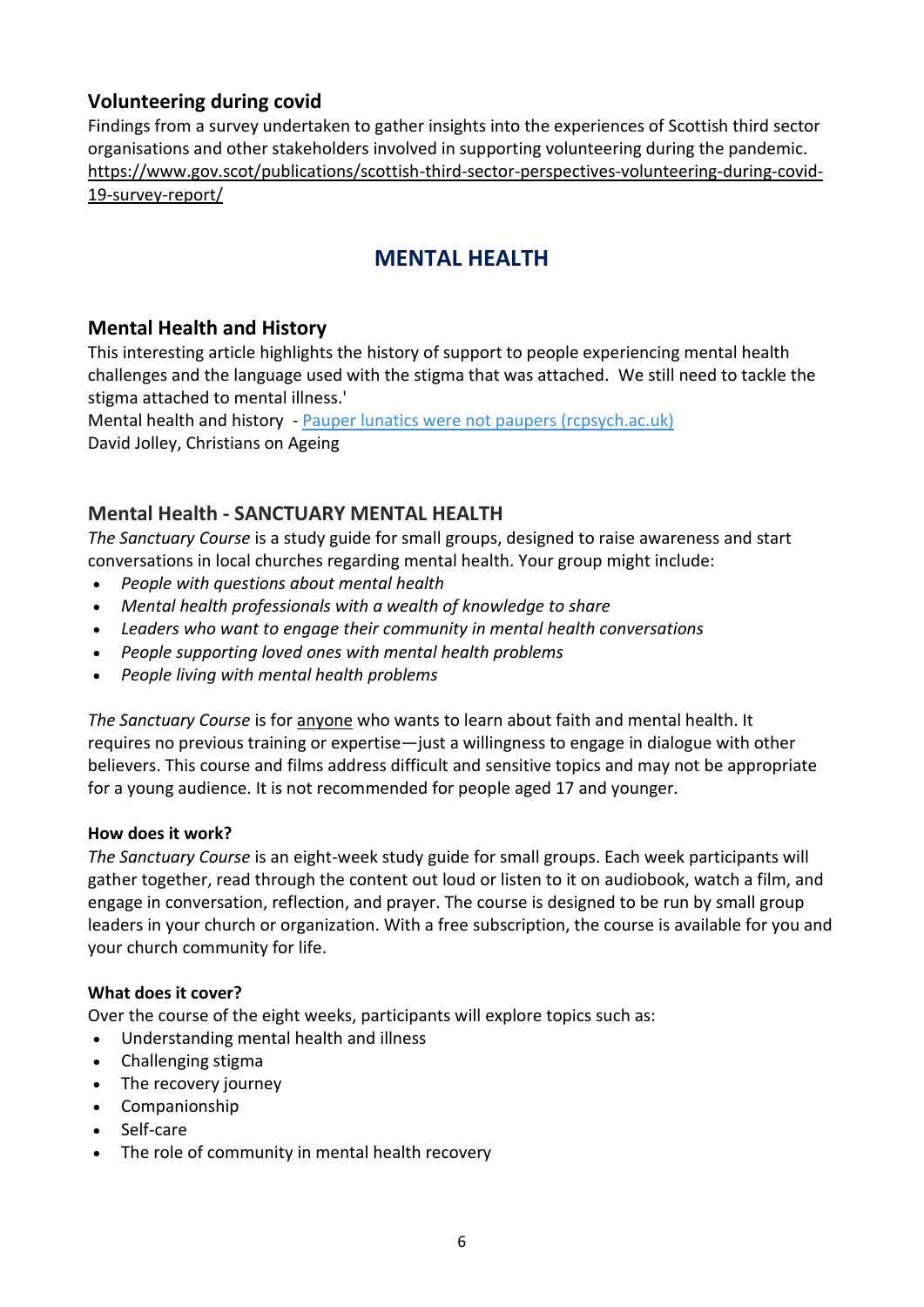Each topic is explored from a psychological, social, and theological perspective. Additionally, each session is accompanied by a compelling film featuring the story of an individual who has journeyed through mental health challenges as a person of faith.

### **Corin Pilling**, National Director, Sanctuary UK **[corin@sanctuarymentalhealth.org](mailto:corin@sanctuarymentalhealth.org)**

### **Resilience, Trauma and Pastoral Recovery: A briefing for faith communities**

The Guild of Health and St Raphael our pleased to launch a new report in association with Faith Action, that explores the impact of trauma in relation to the Covid-19 pandemic on our communities and provides advice and guidance for faith leaders in how to draw up effective, evidence-based plans for helping communities to recover.

For over 100 years, [The Guild of Health and St](https://gohealth.org.uk/)  [Raphael](https://gohealth.org.uk/) has been talking about the importance of the healing ministry for the mission of the

church. Just before the pandemic, we had decided to focus our work with churches in the [Healthy Healing Hub project](https://gohealth.org.uk/hhh/) to train, resource, and network churches to be hubs for healing for the whole community by teaching on healing, elevating the healing potential of pastoral ministry and outreach, and encouraging the value of local partnerships. The link to the Report: [Resilience, Trauma and](https://gohealth.org.uk/blog/resilience-trauma-and-pastoral-recovery-a-briefing-for-faith-communities/?category=go_health)  [Pastoral Recovery: A briefing for faith](https://gohealth.org.uk/blog/resilience-trauma-and-pastoral-recovery-a-briefing-for-faith-communities/?category=go_health)  [communities -](https://gohealth.org.uk/blog/resilience-trauma-and-pastoral-recovery-a-briefing-for-faith-communities/?category=go_health) GoHealth

# **GENERAL INFORMATION**

Mental Health Awareness Week **9-15 May 2022 - Loneliness**

Hosted by the Mental Health Foundation <https://www.mentalhealth.org.uk/campaigns/mental-health-awareness-week/event-mapr>

Mental Health Awareness Week is an annual event when there is an opportunity for the whole of the UK to focus on achieving good mental health. The Mental Health Foundation started the event 21 years ago. Each year the Foundation continues to set the theme, organise and host the week. The event has grown to become one of the biggest awareness weeks across the UK and globally.

### **Why loneliness?**

Loneliness is affecting more and more of us in the UK and has had a huge impact on our physical and mental health during the pandemic. Our connection to other people and our community is fundamental to protecting our mental health and we need to find better ways of tackling the epidemic of loneliness. We can all play a part in this.

So, in May 2022, we will be raising awareness of the impact of loneliness on our mental wellbeing and the practical steps we can take to address it.

Reducing loneliness is a major step towards a mentally healthy society.

[Read more about the theme](https://www.mentalhealth.org.uk/news/mental-health-foundation-announces-loneliness-theme-mental-health-awareness-week-2022)

# **JUNE 2022 IS A MONTH OF AWARENESS RAISING AND CELEBRATION**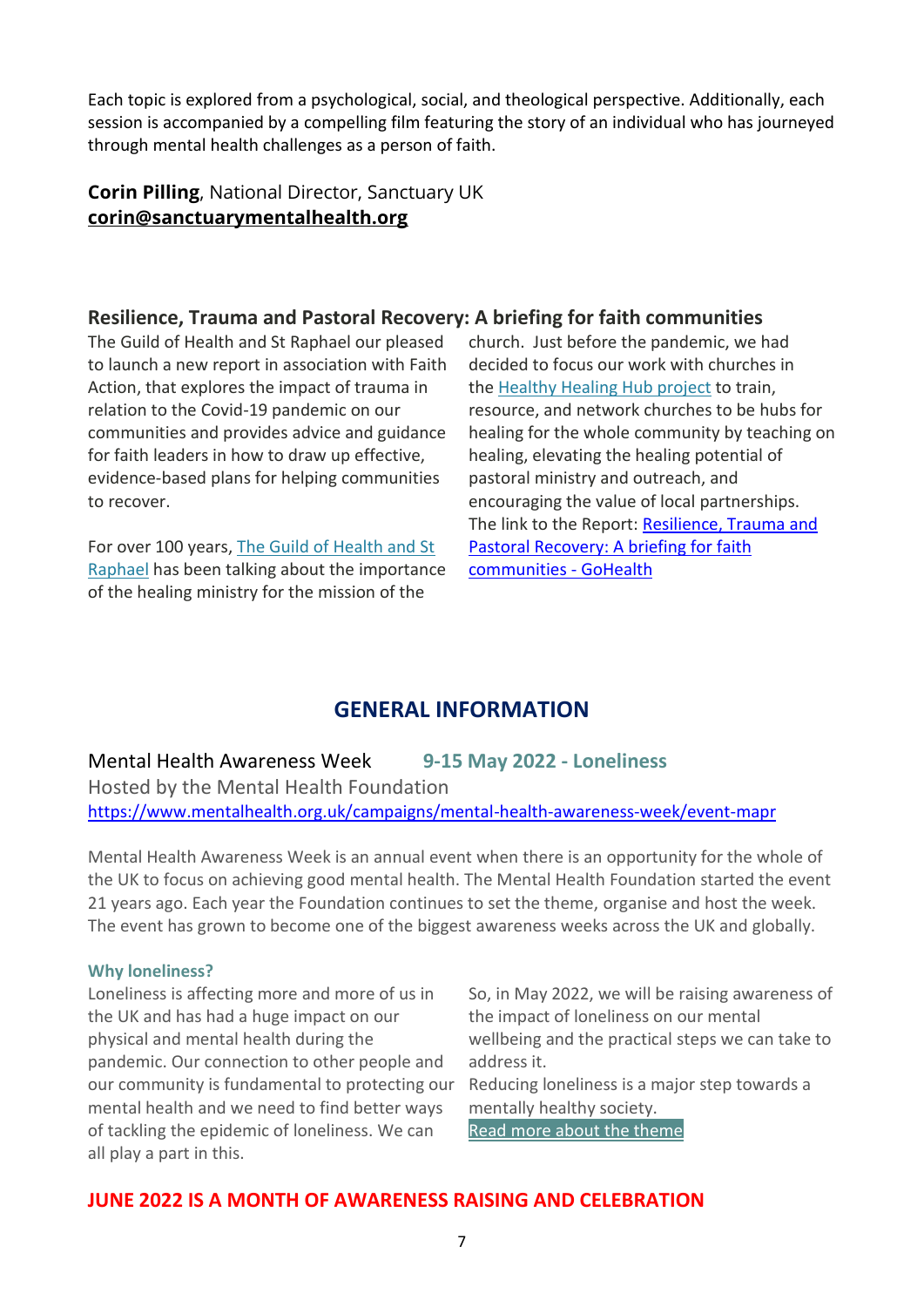### **THE MONTH OF COMMUNITY**

The Month of Community is a time when we come together to celebrate everything that makes our communities great. It's an opportunity to bring our neighbourhoods closer, give back, and shine a light on the amazing communities we live in.

There's a big splash at the beginning of June with The Big Lunch (and Big Jubilee Lunch), Neighbourhood Watch Week and Volunteers Week, but the fun continues throughout the Month of Community as we get together to share friendship, have fun and support a variety of charities and causes.

Last year, over 15 million people took part in the first ever Month of Community, so don't miss out, join in this [June](http://www.thebiglunch.com/getyourpack) - whether you want to say cheers to volunteers, connect with your neighbours, support a cause you care about, or simply to say thank you, it's all part of the Month of Community!

CLICK ON Month of Community | Eden Project [Communities](https://www.edenprojectcommunities.com/month-of-community) to find out more and how you can participate

### **What is Loneliness Awareness Week?**

Hosted by Marmalade Trust, Loneliness Awareness Week is an annual campaign which raises awareness of loneliness and gets people talking about it.

Marmalade Trust is the UK's leading loneliness charity for all ages and the only charity in the world specifically dedicated to raising awareness of loneliness. We launched Loneliness Awareness Week (LAW) in 2017, and each year, it grows in momentum. We want to encourage people to see loneliness as a blank canvas on which they can fill their lives with new friends and experiences – and we're here to help them do it.

Our aim is simple: to reduce the stigma of loneliness and encourage people to talk more openly about it.

### **When is Loneliness Awareness Week?**

This year's Loneliness Awareness Week will take place between the 13th – 17th June 2022. **How to get involved in Loneliness Awareness Week.**

To get involved in this year's Loneliness Awareness Week campaign, head to <http://www.marmaladetrust.org/law> , or to find out more via social media it's @marmaladetrust .



### Event Location: **Free online**

### Registration:

[https://www.eventbrite.co.uk/e/thought](https://www.eventbrite.co.uk/e/thought-leader-talk-bridging-the-gap-in-a-post-brexit-post-covid-society-tickets-311021542807)[leader-talk-bridging-the-gap-in-a-post](https://www.eventbrite.co.uk/e/thought-leader-talk-bridging-the-gap-in-a-post-brexit-post-covid-society-tickets-311021542807)[brexit-post-covid-society-tickets-](https://www.eventbrite.co.uk/e/thought-leader-talk-bridging-the-gap-in-a-post-brexit-post-covid-society-tickets-311021542807)[311021542807](https://www.eventbrite.co.uk/e/thought-leader-talk-bridging-the-gap-in-a-post-brexit-post-covid-society-tickets-311021542807)

Issues of generational connection have been thrown into sharper focus by Brexit and the Covid-19 pandemic. Changes in economic, social and family life are also taking place within the wider context of environmental degradation and climate change. The benefits for present generations may stand in conflict with the inheritances of future generations. This has complex and wide-reaching implications for generational fairness and intergenerational justice and solidarity.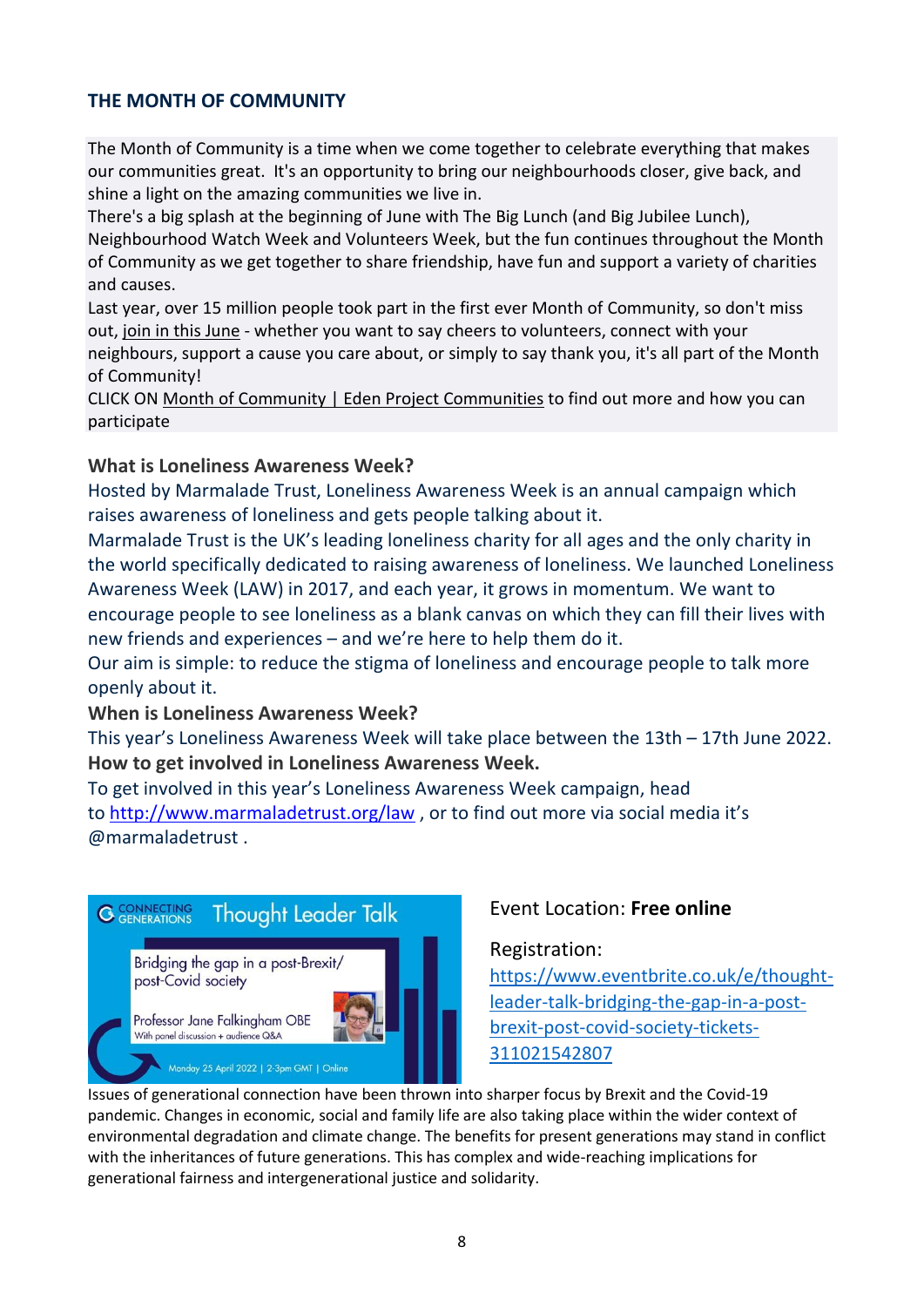#### **DISCLOSURE SCOTLAND**

Disclosure in Scotland is changing! As you may be aware, the Scottish Parliament passed the Disclosure (Scotland) Act 2020. The Act builds on and improves current disclosure legislation by introducing some changes to the current disclosure system. These changes will be implemented in phases with full commencement expected in 2024. One of the key changes will be a change to the definition of a protected adult in the scheme, moving away from a definition that is solely based on the service provided to people and towards a definition that will be guided by the characteristics of the individual who is in receipt of the service.

In order for us to get this right we're looking for some help. We are running sessions which will look to examine the possible impacts this change to the definition of a protected adult may have on your sector, organisation or even specific roles within your organisation. We are inviting you specifically to these sessions as we believe you're an experienced and knowledgeable practitioner and that your work with Faith in Older People means that you will be well placed to provide the support we need to help us get this right.

The sessions will focus on the following key changes –

- Age of protected adult raised to 18 and the impact this will have
- Change to focus from solely focusing on the service received to also considering the individual's characteristics
- List of the characteristics contained within the new Act

The consultations are being held remotely via Microsoft Teams from 10.00 am – 12.00 pm on the following dates and can be booked by following the links below to each session:

[Wednesday April 20](https://www.eventbrite.co.uk/e/311875356587)<sup>th</sup> [Thursday April 21](https://www.eventbrite.co.uk/e/314482013167)st [Wednesday April 27](https://www.eventbrite.co.uk/e/314484049257)<sup>th</sup> [Thursday April 28](https://www.eventbrite.co.uk/e/314484721267)<sup>th</sup>

Paul McCann, Customer Engagement Manager, Disclosure Scotland



https://voluntaryhealthscotland.cmail19.com/t/ViewEmail/j/BCD312F15D52AF9A2540EF23F30FE DED/61DD1FC7168208E62A1BF84ACBDD178B?alternativeLink=False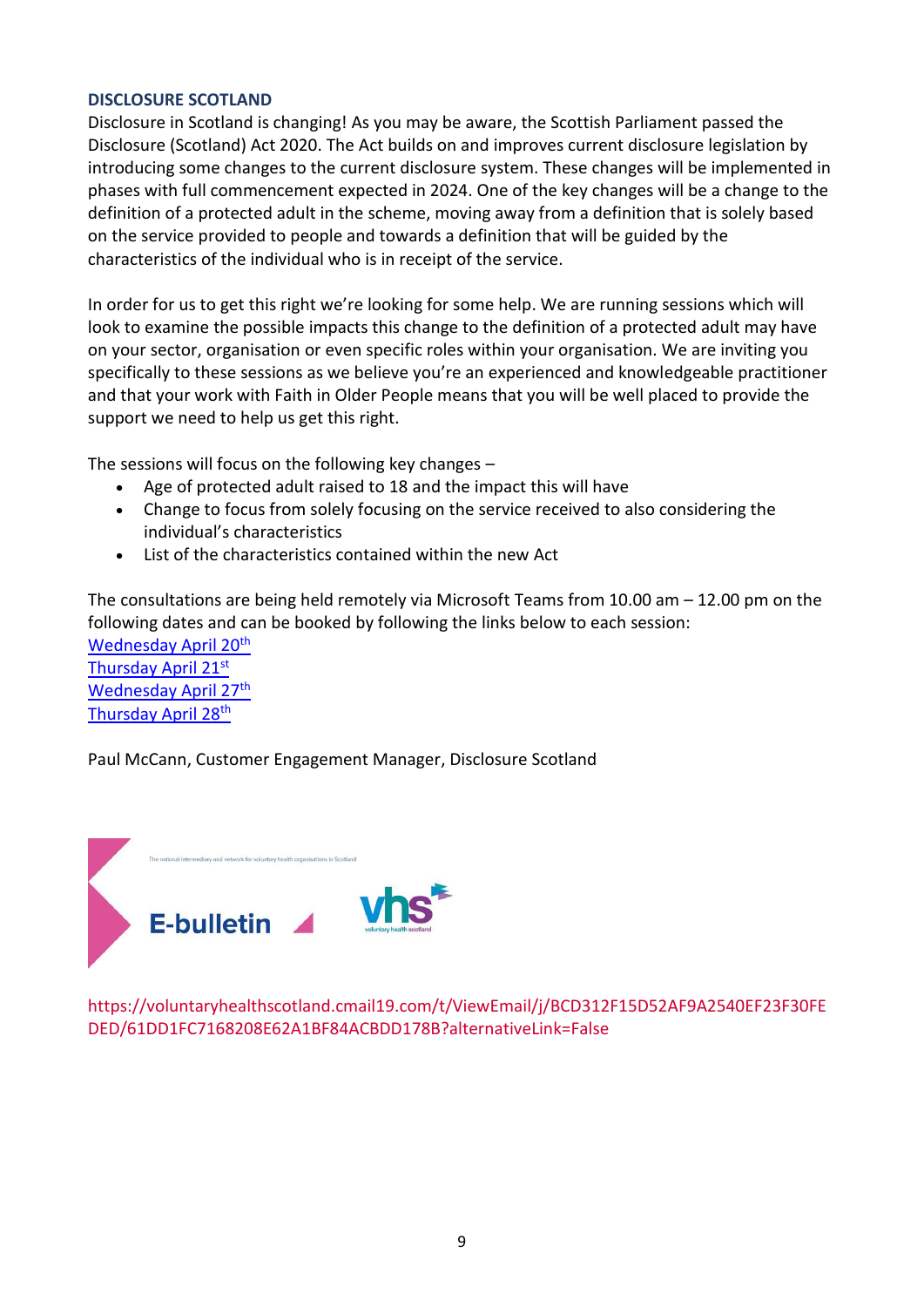

Manifesto for the 2022 Local Government Elections **[View the manifesto here](https://scotopa.us11.list-manage.com/track/click?u=18a759a0128c542c72ec5bba8&id=bae7d20585&e=4789b0991a)**

The Scottish Older People's Assembly has published its manifesto for the 2022 Scottish Local Government Elections. SOPA asks that candidates prioritise the following requests to ensure that older people can live well and contribute fully to their communities:

• Support the appointment of an Older People's Champion in every local authority

• Create Age-friendly Communities

• Deliver affordable digital inclusion for older people

• Encourage take up of pension credit

• Support to live independently at home

Please share the manifesto with candidates standing in your local area.

To find out more about SOPA visit [www.scotopa.org.uk](https://scotopa.us11.list-manage.com/track/click?u=18a759a0128c542c72ec5bba8&id=2ab6ea1dec&e=4789b0991a)

# SOPA Newsletter

# **DEPARTMENT OF WORK AND PENSIONS**

Baroness Neville-Rolfe DBE CMG has been appointed to prepare an independent report making recommendations to the government on what metrics should be taken into account when setting the State Pension age in future. Read the [terms of reference](https://www.gov.uk/government/publications/second-review-of-the-state-pension-age-independent-report-terms-of-reference) for the independent report for the second review of the State Pension age, which includes:

- a consideration of recent trends in life expectancy in every part of the United Kingdom;
- whether it remain right for there to be a fixed proportion of adult life people should, on average, expect to spend over State Pension age;
- what metrics would enable State Pension costs, and the importance of sharing these fairly between generations, to be taken into account when making State Pension age decisions; and
- what additional or alternative metrics would be appropriate to take into account when making State Pension age decisions.

Baroness Neville-Rolfe and team will be visiting **Edinburgh on 5th May** and are looking to hold an **in-person roundtable** with local organisations. If you would be interested in attending such an event, please could you respond by 18<sup>th</sup> April 2022 in order for us to make arrangements and send invites.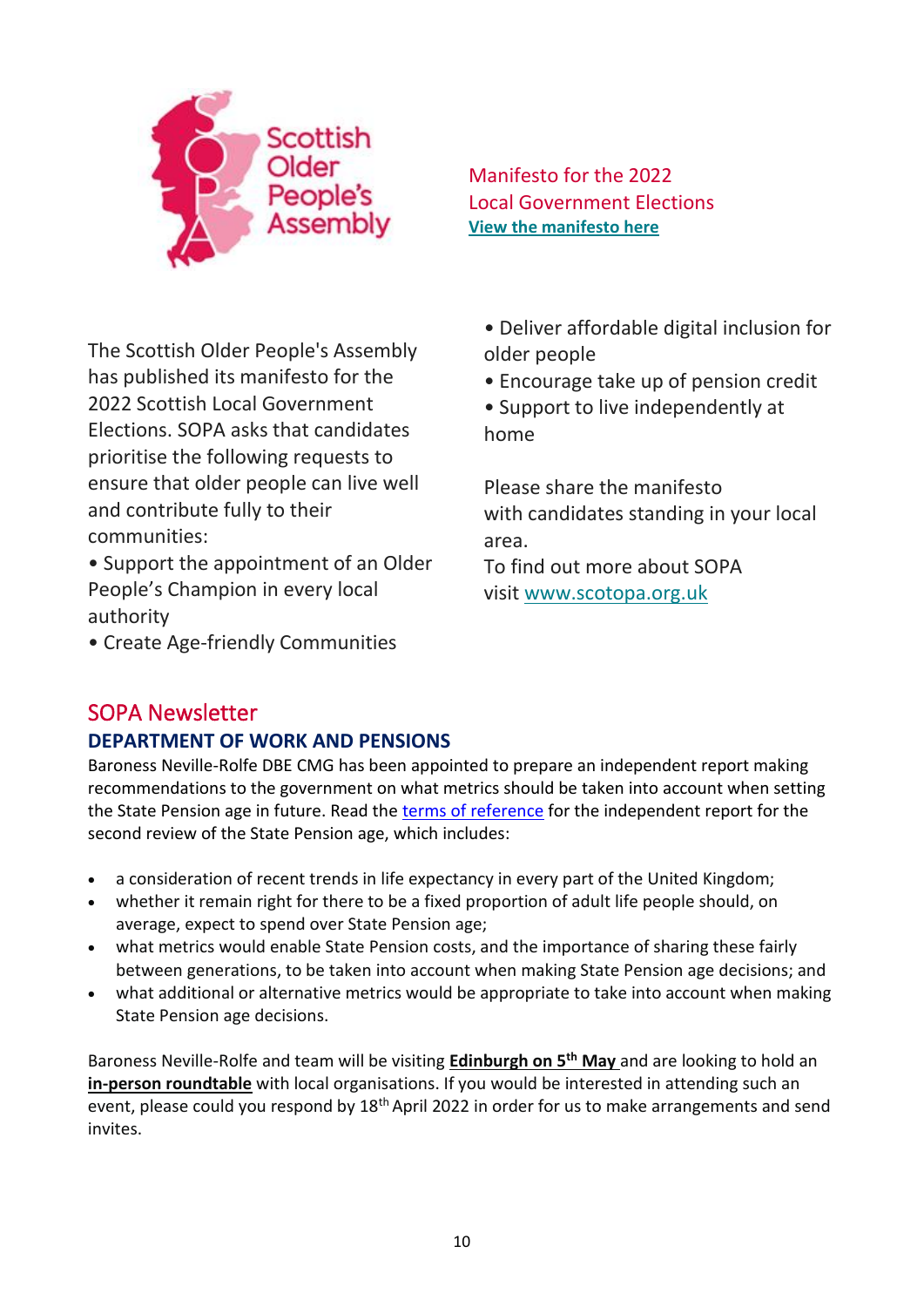If you are unable to attend the in-person event, the Call for Evidence forms an important part of the information gathering stage of the report and we would like to hear from as many people as possible. Please click [here](https://www.gov.uk/government/consultations/second-state-pension-age-review-independent-report-call-for-evidence) if you would like to contribute.

We welcome your support in sharing the publication with stakeholders, organisations, customers or members of the public who may wish to respond. The closing date for responses is 25 April 2022 – we look forward to hearing from you.

# **Independent State Pension Age Review Team Adult Disability Payment pilot launch**

The new Adult Disability Payment will open for applications on Monday 21 March for people living in three pilot areas. People aged between 16 and state pension age who are disabled, have a long-term health condition or a terminal illness living in Dundee City, Perth and Kinross and Western Isles

council areas can apply. Adult Disability Payment will replace the UK

Government's Personal Independence Payment (PIP) in Scotland.

People with ongoing awards of Personal Independence Payment and Disability Living Allowance do not need to make an application for Adult Disability Payment. Their awards will transfer to the Scottish social security system automatically from summer 2022.

Further council areas will be introduced in phases until Adult Disability Payment is rolled out nationally on 29 August 2022. We would also be grateful for your help to spread the message. To help you do this we have created a number of resources. This includes social media images and leaflets that are available on [our website.](https://scot.us19.list-manage.com/track/click?u=11fdff413e50ba7bc51890111&id=7e6ca2791d&e=58c76a50fc) If you need any materials in alternative formats, would like to request print orders or would like to work with us to create something bespoke for the people you work with, you can email us at [marketingmaterials@socialsecurity.gov.scot.](mailto:marketingmaterials@socialsecurity.gov.scot)

# **HOURGLASS**

Hourglass, the charity dedicated to safer ageing and stopping abuse of older people, **are taking our services 24/7/365 as of today, Wednesday 16th March.** This is probably the most significant step for the charity since the launch of the helpline in 1997 and the roll out to NI, Scotland and Wales in 2014. This is a result of a 47% increase in calls answered and as much as 29% coming outside our normal business hours. Therefore, this new service will be a lifeline for at risk older people – but we need your help to promote it and keep it alive.

.

We would also be grateful if you could help us to promote the helpline number to your contacts by signposting it from any website you might have or including an update in your next newsletter. For reference - **The helpline number is 0808 808 8141.** 

If you would like to understand more about how to spot the signs of abuse and the help and support that Hourglass can provide, we have organised a number of short free webinars. Please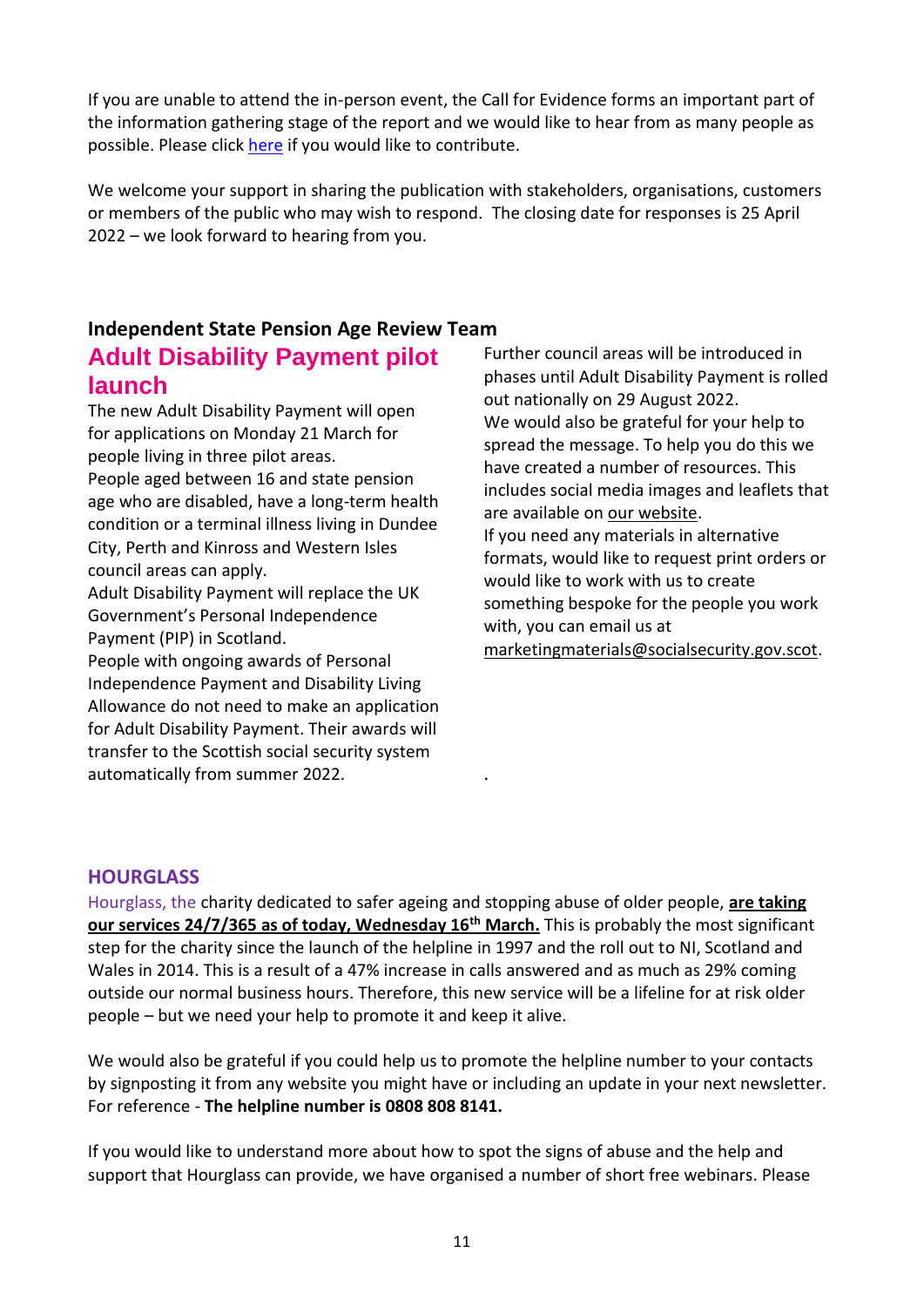email us at [enquiries@wearehourglass.org](mailto:enquiries@wearehourglass.org) for more details or [sign up to our newsletter](https://www.wearehourglass.org/newsletter-sign?_ga=2.126343309.1658854075.1647259379-87030622.1638357203) to get updates.

**Veronica Gray** Deputy CEO, Director of Policy **[www.wearehourglass.org](http://www.wearehourglass.org/)**



**We can't tackle the abuse of older people alone! [Please sign up to our newsletter](http://www.wearehourglass.org/form/newsletter-sign-up) to keep up to date with our work and support us wherever you can.**

# **ALLIANCE The ALLIANCE Weekly Bulletin Wednesday 6 April**

[The ALLIANCE Weekly Bulletin Wednesday 6 April -](https://civi.alliance-scotland.org.uk/civicrm/mailing/view?reset=1&id=a878fa36b5f37d75) Health and Social Care Alliance Scotland (alliance[scotland.org.uk\)](https://civi.alliance-scotland.org.uk/civicrm/mailing/view?reset=1&id=a878fa36b5f37d75)

#### **PIONEERING MINISTRY**

#### **Jonny Baker May 5th**

author & leading CMS pioneer practitioner. There are two potential times for those interested both on May 5th. One in Dunbar the other in Edinburgh. Please bring a gang of folks!

[https://www.eventbrite.co.uk/e/exploring-pioneer-practice-4-7-may-2022-tickets-](https://www.eventbrite.co.uk/e/exploring-pioneer-practice-4-7-may-2022-tickets-272673472697?fbclid=IwAR184RMHvh9xhsWvAhkRSL4sDAE-1zli4G24K_yXGFBHDYaHNfjmZ70hslE)[272673472697?fbclid=IwAR184RMHvh9xhsWvAhkRSL4sDAE-](https://www.eventbrite.co.uk/e/exploring-pioneer-practice-4-7-may-2022-tickets-272673472697?fbclid=IwAR184RMHvh9xhsWvAhkRSL4sDAE-1zli4G24K_yXGFBHDYaHNfjmZ70hslE)[1zli4G24K\\_yXGFBHDYaHNfjmZ70hslE](https://www.eventbrite.co.uk/e/exploring-pioneer-practice-4-7-may-2022-tickets-272673472697?fbclid=IwAR184RMHvh9xhsWvAhkRSL4sDAE-1zli4G24K_yXGFBHDYaHNfjmZ70hslE)

Rachel Summers May 14<sup>th</sup> at Musselburgh

The Forest Church network is offering a morning's hands on training with Rachel Summers who is a leader in the Forest Church movement.

North Esk Church are kindly hosting this event. Again please sign up through eventbrite and come with a team of people. See the poster attached <https://www.eventbrite.co.uk/e/forest-church-training-day-tickets-304223579917>

Any questions about either event contact: Revd. Peter J. Wood Pioneer & New Housing Co-ordinator for Lothian Presbytery [PWood@churchofscotland.org.uk](mailto:PWood@churchofscotland.org.uk)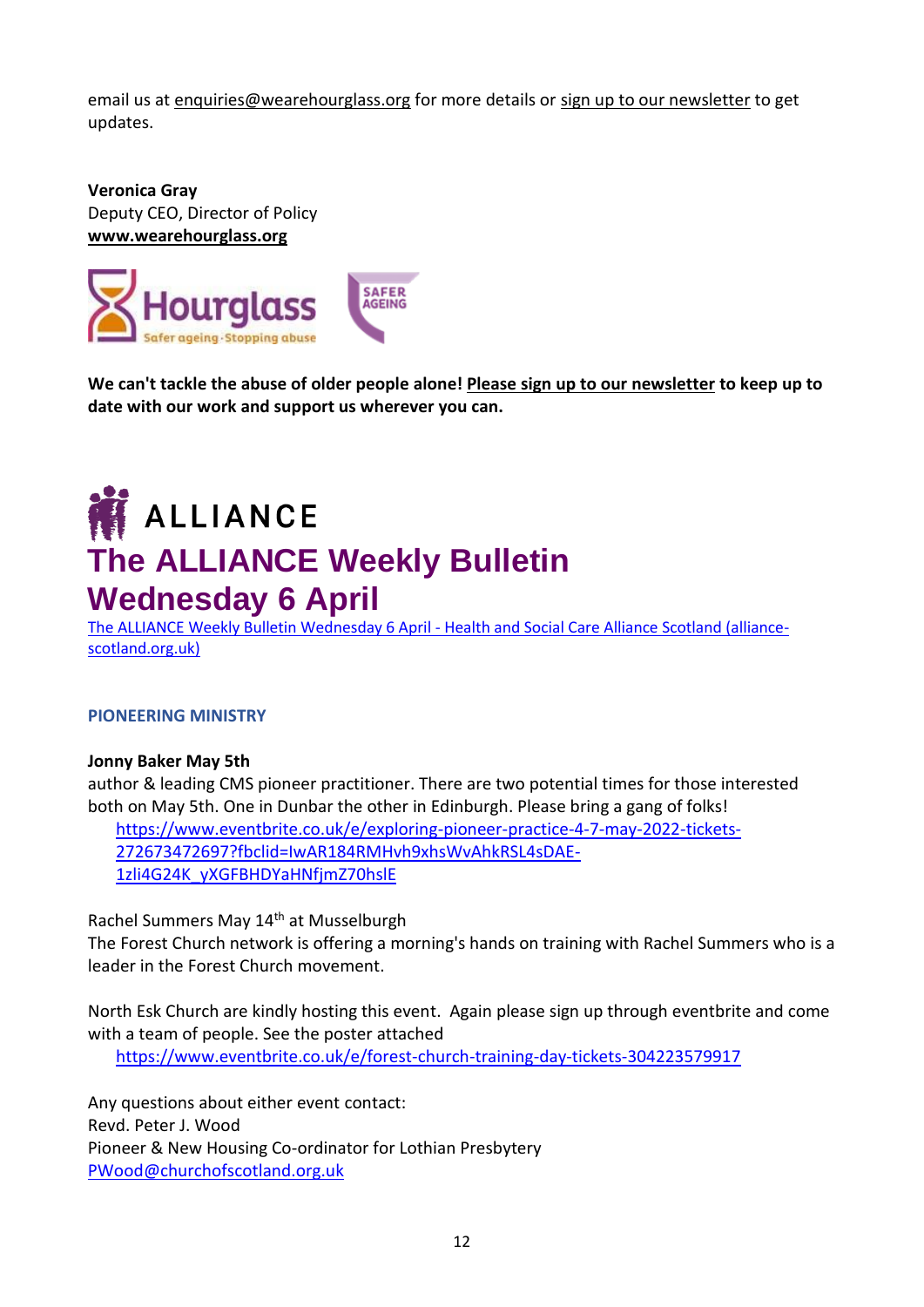### **Update and Announcement: The Eric Liddell Community**

Following internal discussions in our charity, our Board and Membership have agreed to change the name of the charity to **The Eric Liddell Community** - This new name will come into effect on the 1<sup>st</sup> April 2022. The Eric Liddell Community builds on the incredible work and progress of the Eric Liddell Centre, but the new name and branding will allow us to grow our services further in the city of Edinburgh. As well as grow awareness of what we do and why we do it on a global stage, ensuring that Eric Liddell's remarkable legacy is sustained locally and internationally. I believe that this name represents our priorities for the future, as we continue on a journey and drive progress towards our **vision of a community where no one feels lonely or isolated.**

There's one thing this rebrand hasn't changed, however, and that is our commitment to delivering the vital services at our community hub and throughout Edinburgh and all our services: our Day Care Service for people living with dementia, our Carers Programme, Music Therapy, further Dementia & Community Support and our Befriending Service. Nor will it impact the café, opening times of the building or ability to hire our many wonderful spaces. But you will notice some changes to our signs, leaflets and at times, staff branded clothing too.

At last week's General Meeting, I also updated those present on our exciting plans for 2024, which are being developed under the title of the Eric Liddell 2024 Centenary Initiative. This initiative will recognise and celebrate the life, sporting and community service achievements of one of Scotland/UK's iconic figures, while establishing strong sporting, educational, community, business, cultural and international links associated with the 2024 Paris Olympics and beyond.

The delivery of this Initiative will also secure, cherish and celebrate the legacy of Eric Liddell for future generations throughout the world.

The following range of developments are being taken forward: -

- Development of the **Eric Liddell Cross Curricular Educational Resource** for schools
- **Celebrating the Centenary of Eric Liddell's Olympic Success** leading to 2024
- **The Eric Liddell Friendship/Centenary Games**
- Developing an **Annual Eric Liddell Day of Celebration**
- Development of an **Eric Liddell Exhibition**

I will arrange to provide you with further updates on these plans for 2024 and beyond, in the coming months.

We have also used this period of reflection to look to the future, at our priorities and how our name and branding helps to communicate and achieve this. With 2024, and the centenary of our namesake's gold medal, not far away, we have been reflecting on the incredible work and progress made at our community hub in Edinburgh. You can read more about what has been going on and the impact this has made on our [website.](https://tracking.etapestry.com/t/42861291/1452907395/90445120/0/116471/?x=f3c6fd7a) We are also developing a new and updated website which will be launched in the near future.

As a friend of the charity, I've included some of our new branding for your information and interest before it goes live. As you'll see, we've put community at the heart of our brand, because our community are at the heart of everything we do.

Thank you for being a part of the Eric Liddell Centre and I look forward to continuing to work with and for you as we move forward into a new era as the Eric Liddell Community.

> **John MacMillan CEO**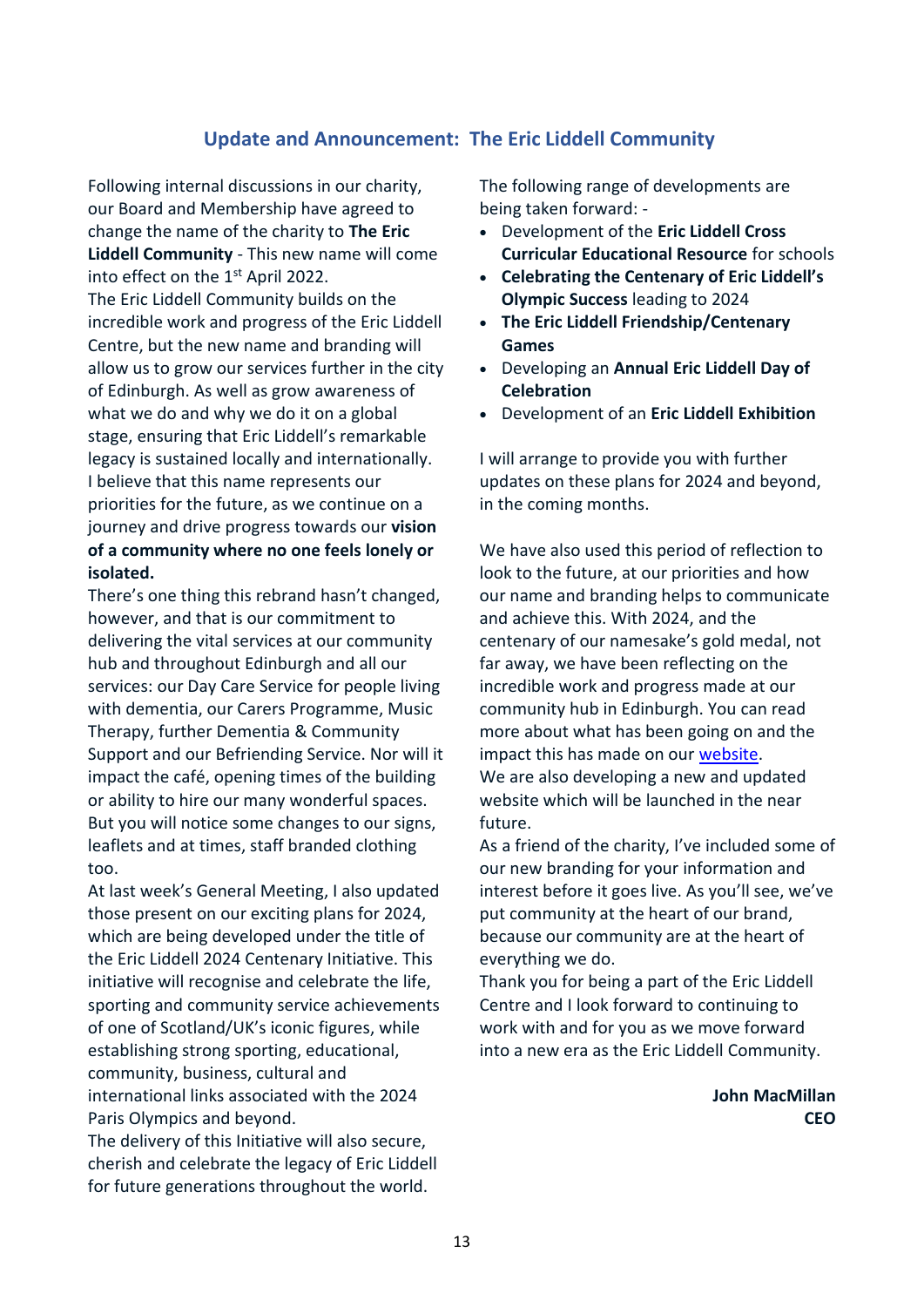### **AGE SCOTLAND**

**Please click below to see Age Scotland's media guide to reporting on older people [Media Guide | Age Scotland \(ageuk.org.uk\)](https://www.ageuk.org.uk/scotland/latest-news/media-guide-making-ageism-old-news/)**



**[2022 EICSP Events](https://eicsp.us18.list-manage.com/track/click?u=bb55b6541019a3abd2841b99c&id=6856f661ee&e=dd1e843480)** Further events will be added to the EICSP website once confirmed.

Please share with contacts who may be interested. **Online Zoom Forum: Dementia: Spiritual, Social, and Policy Perspectives** Wednesday 20 April 2022. 7pm-9pm (UK time). Event Description: This Online Zoom Forum will discuss Dementia: Spiritual, Social, and Policy Perspectives

# **Has the 'hard-to-reach' label passed its sell-by date? Rohini Sharma Joshi FICH, OBE**

Hard-to-reach' is a term widely used by organisations in equality strategy, despite being a phrase that can offend the very communities and groups they wish to reach [1648816526383 \(licdn.com\)](https://media-exp1.licdn.com/dms/document/C4E1FAQGO5t258bRuvA/feedshare-document-pdf-analyzed/0/1648816526383?e=2147483647&v=beta&t=xztz_QiTq17NrVNOpo5Xffrwccu92zex_I1aHs5JAho)

### **SCOTTISH CARE CONFERENCE - Holding to the memory: a care chrysalis**

Below is the link to the keynote speech given by Donald Macaskill, CEO of Scottish Care [Holding to the memory: a care chrysalis](https://scottishcare.org/holding-to-the-memory-a-care-chrysalis/) - Scottish Care



The Edinburgh Interfaith Association is delighted to bring you 2 new programmes, 'EIFA Island Discs' and 'Faithful Fridays.' EIFA Island Discs with host the Rev Peter Fairbrother take you on a life journey with an Edinburgh religious leader representative through the music that influences their life. First up the Rev Maxwell Reay followed this week by Sheikh Hassan Rabbani on Wednesday at 1pm. All programmes are available to watch back on YouTube Channel [Edinburgh](https://edinburghinterfaith.us4.list-manage.com/track/click?u=fefa17235eb906e3549710910&id=709b7e1357&e=72722a224e)  [Interfaith Association -](https://edinburghinterfaith.us4.list-manage.com/track/click?u=fefa17235eb906e3549710910&id=709b7e1357&e=72722a224e) YouTube with links on our **Facebook** Page. [www.facebook.com/EIFA.page](http://www.facebook.com/EIFA.page)

The second episode of Faith Full Fridays airs this Friday. During the series you will meet some very interesting faith leaders from the Edinburgh community. You will also meet three Mindfulness facilitators who conclude each programme with five minutes of mindfulness practice to help you relax and better appreciate the preceding message

**Please tell your friends, share these programmes and subscribe to our YouTube channel.**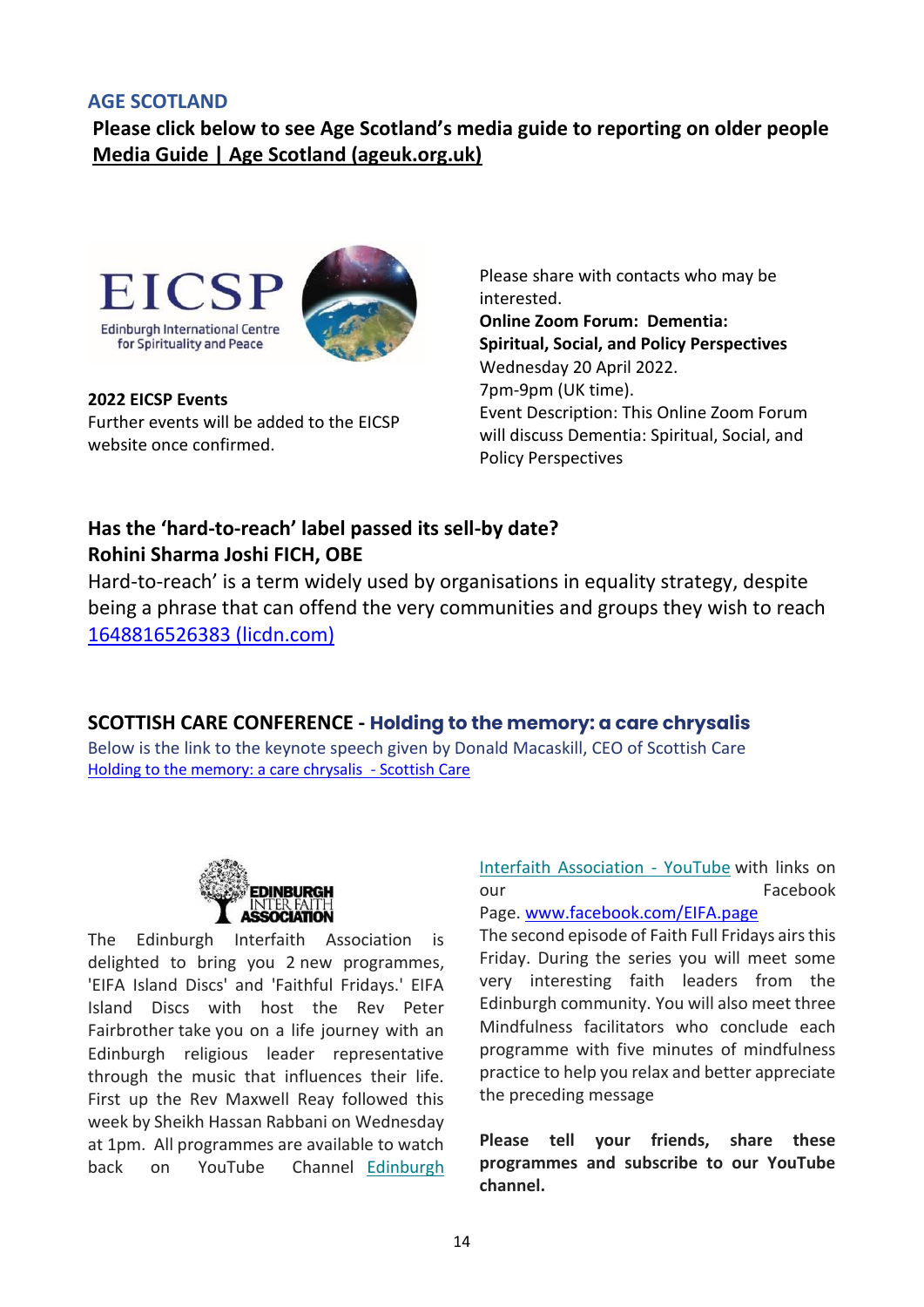

Emerging from the shadow of the pandemic, we are excited to be looking ahead and making plans to hold the biggest celebration of older people yet.

So, if you haven't already, make sure **Silver Sunday on 2nd October** is firmly in your calendar and join us and thousands of others to celebrate older people this year! **[Download info pack](https://silversunday.us16.list-manage.com/track/click?u=dc1949710abd5f49120735c40&id=caca9ad60c&e=92fa61db34)**





Demystifying Death Week takes place next month (2-6 May). It is an opportunity for us to work together to create a more open and supportive culture in Scotland about death, dying, loss and care.

If you're planning to put on an event or activity, no matter how big or small, please [let us know](https://www.goodlifedeathgrief.org.uk/go.php?id=6652) so we can share it on our website.

Read on to find out about ways to get involved and show support...

- Event resources
- **Show support over social media**
- New leaflet available to order
- Promote bereavement-friendly workplaces
- Webinar: Bereavement in the workplace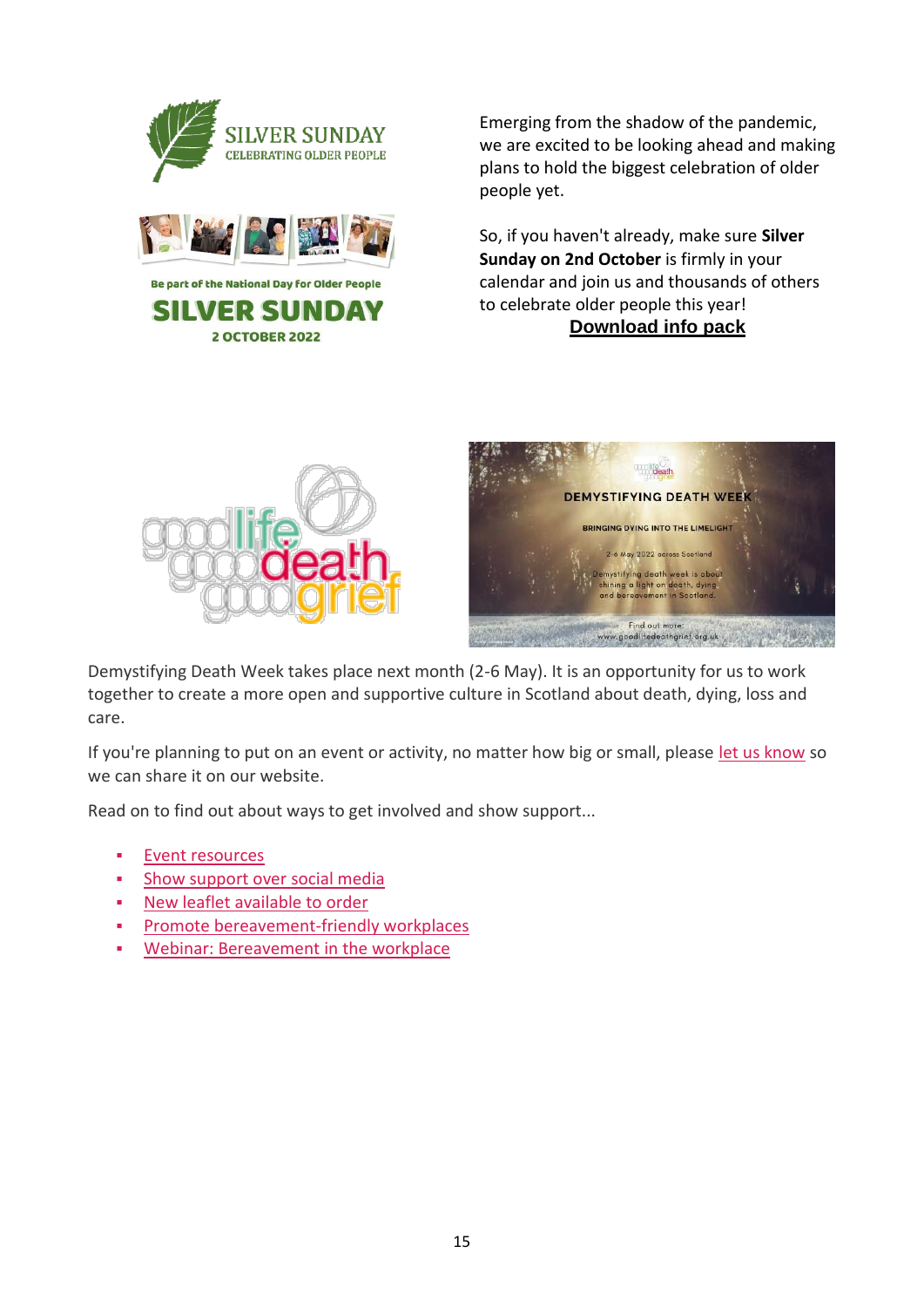# **BOOKS and RESOURCES**

# **Faith in Older People's website offers a full listing of resources, including a wide range of books at [www.faithinolderpeople.org.uk](http://www.faithinolderpeople.org.uk/)**



**Topics include:**

**Ageing Care Homes Chaplaincy**

**Church and Dementia Mental Health Music**

**Palliative Care Spiritual Education**